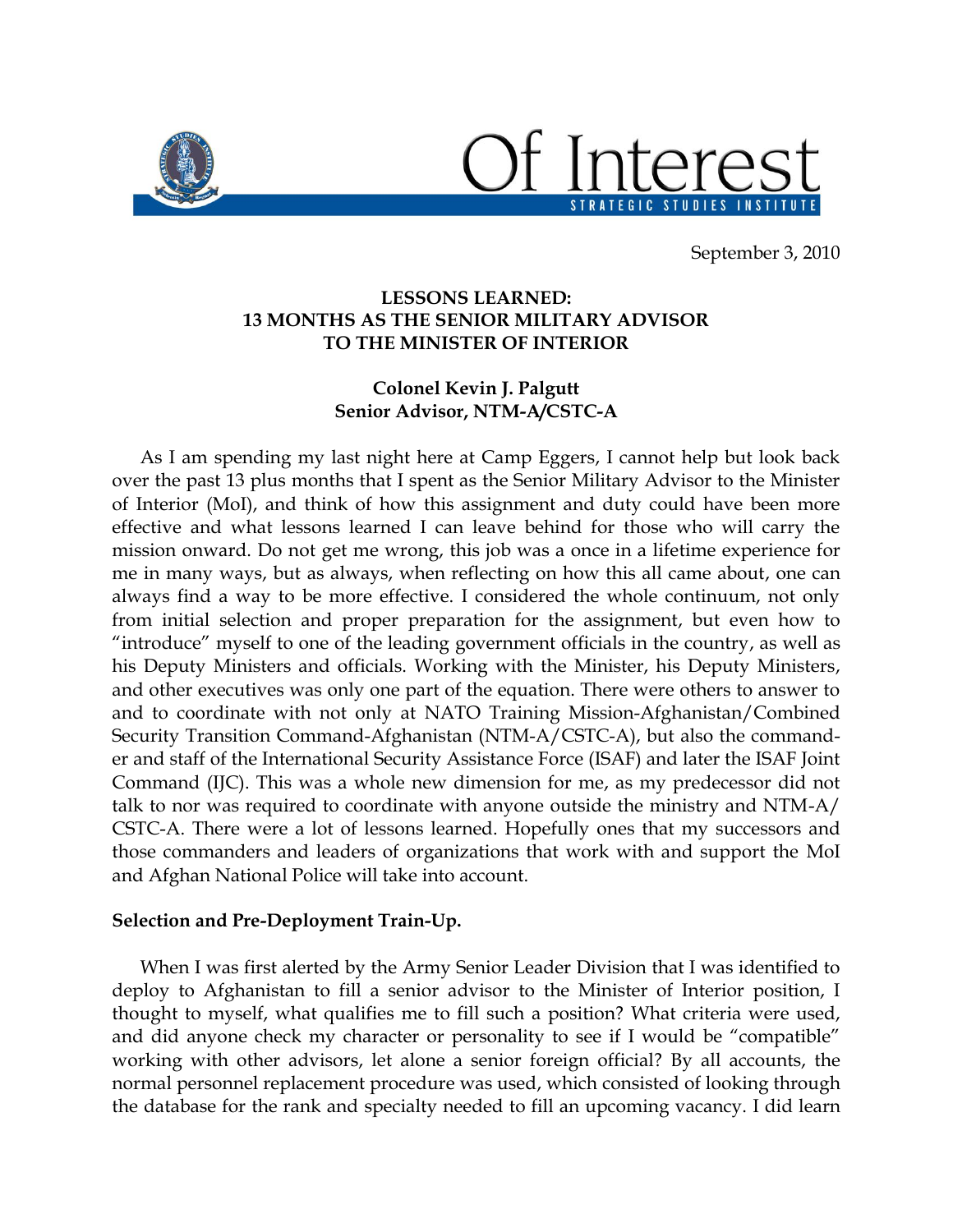later that my officer record brief was reviewed by the Assistant Commanding General for Police Development, and ultimately I was selected by the Commanding General to fill this position, but only after I was on orders to report as the senior advisor to the Minister!

I have often been asked during the past year about my training in preparation for deploying to this position and about the need and structure for pre-deployment senior advisor training. I did not receive any type of training before I arrived at Camp Eggers and, to be quite honest, I am not sure any structured training is needed, with the possible exception of basic language training. Although I was fortunate that Minster Atmar understood and spoke fluent English, this will not likely be the norm. Not knowing some of the basic words of the language hampered some of the initial coordination and relationship building with some of the Deputy Ministers. By far the best "training" I received was the good email dialog my predecessor and I established about 5 months prior to deploying, which I consider to be essential pre-deployment training for senior advisors. I was not only able to receive background on the ministry and my position, but I also received valuable "situational awareness" about the minister's personality, habits, work related issues, strategic and government (political) initiatives, and the overall mood of the ministry. There is no structured training course that would have prepared me better to step into this position; establishing email contact early with constant flow of the current situation and issues, along with the personalities and ongoing internal issues, gave me a good base of knowledge prior to my actual posting to the position. This is an essential requirement of the transition process because, ultimately, it is all personality driven. The senior advisor must have the ability to recognize and assess different personalities, and be able to prepare and adjust one's own personality, if needed to be effective.

#### **The First 90 Days.**

Before starting the first day at the ministry, roles and responsibilities must be delineated and established between the advisor and his/her rater and overall supported leadership. In my case, this did not happen, most likely because few individuals understand what advisors are supposed to do, or how best to utilize them. It is important for the advisors to not only build a strong relationship with the minister based on trust and confidence, but it is equally important for senior leaders to build strong relationships with the advisors. Sitting down to cover roles and responsibilities and what is expected is critical.

The distinction between an advisor and a mentor must be clarified and standardized. Many individuals used both advisor and mentor to describe my duties. Although this may seem like a trivial issue, it means a lot to the Afghans that they know the difference. For instance, the definition of an advisor is "a person who provides advice, usually with some type of professional certification," whereas a mentor is defined as "a teacher or tutor." At no time did I or the minister ever think of me as his "teacher or tutor," but yet many people would refer to me as his mentor, which, if the minister was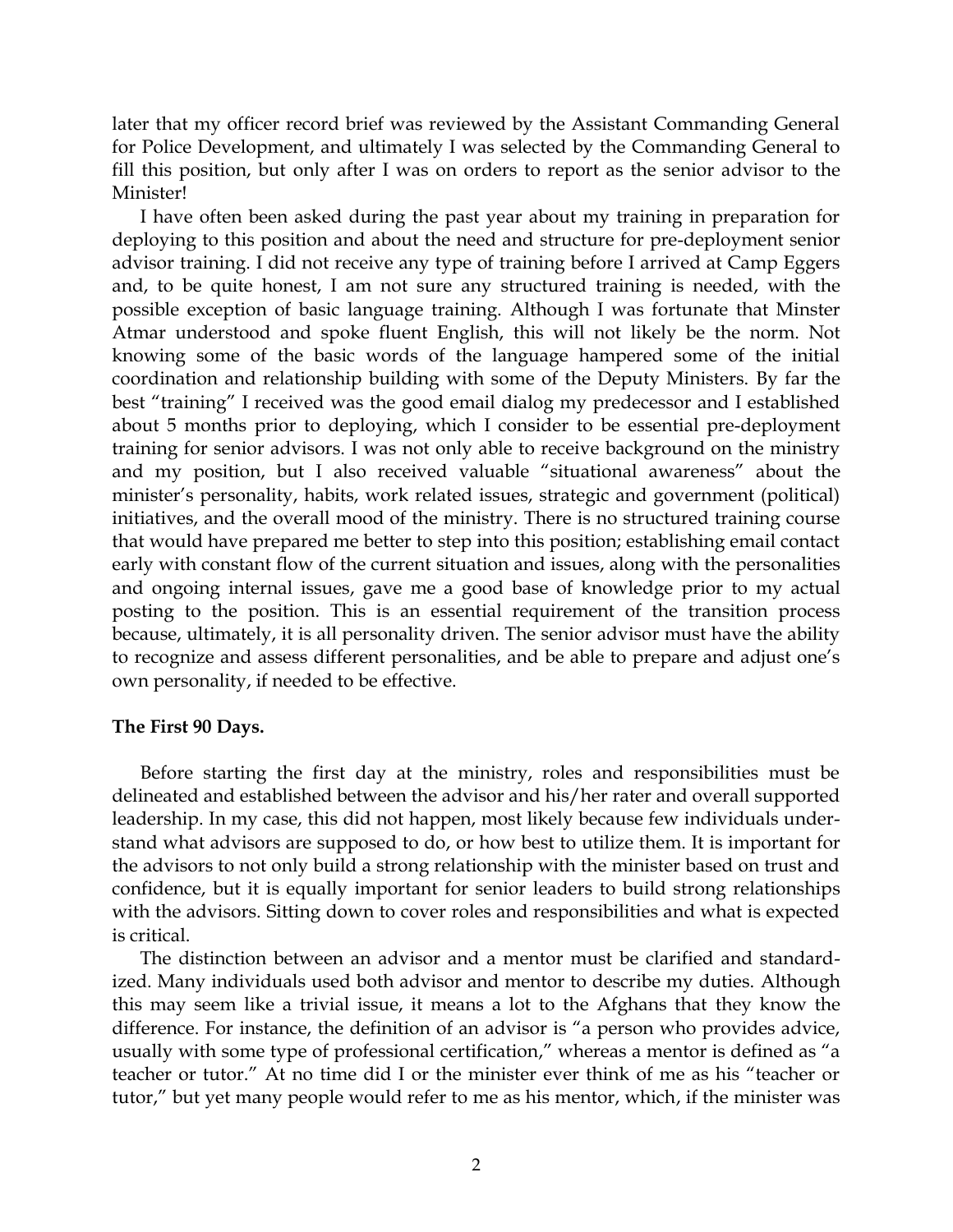in the same room, he would abruptly inform everyone that he does not have a mentor, but rather an advisor. We must come to grips with standard terminology not only in respect to the senior government officials that we are advising, but also for clarification of our own mission. Roles and responsibilities vary, depending on the personality and needs of the minister; the advisor must always be flexible.

To become proficient in any job takes time, but to become proficient in a job that has many variables can take even longer. Senior advisors often have multiple duties, depending on the minister and the directives from higher headquarters. As a senior advisor, one can be seen as a liaison officer, military assistant, confidant, speech writer, preparing the minister for key leader engagements, synchronizing the calendar with the executive staff, and overall coordinator for numerous projects or initiatives involving the Deputy Ministers and other staff of the ministry. Based on my experience and those of others, it will take between 60 to 90 days to gain trust and confidence, thus becoming "effective" with the minister. Again, depending upon personalities, it may take less or more time but on average, 60 to 90 days, which leaves the senior advisor about 9 months before the minister receives a replacement to start the "trust and confidence" building period all over again.

#### **Lessons Learned After The First 90 Days.**

The following 10 months reaffirmed the fact that there is no "template" or "cookie cutter" training for an advisor; effective job execution is largely driven by the Minister's personality. If necessary, it is imperative for the advisor to adapt to the minister in order to be effective. Although there may be a need to adapt to the minister's personality, the advisor must also remember that he or she must effectively work and synchronize both "worlds"—the ministry and the Coalition; in effect, the advisor has many different "bosses" to whom he must answer on a daily basis.

The daily battle rhythm would most always include engaging with the minister and then key personnel from ISAF, IJC, and NTM-A/CSTC-A. Even though my boss was the Assistant Commanding General for Police Development, I was often answering or coordinating actions from COMISAF himself, or his staff, with the Minister and his staff. I also had to work with the ministry's operations and planning staff to ensure the Minister's intent and direction was reflected in IJC initiatives or orders. The senior advisor to the MoI must also "unofficially" gather and lead all advisors assigned to the ministry to work effectively as a team. This may become problematic at times with contractors who have a different reporting chain of command however; I have found this technique to produce very good results. The senior advisor not only leads the team at the ministry, but also oversees many of the different functional areas. It is because of the important daily observations that the senior advisor must be included in any advisor/mentor adjustments. Currently, we have many advisors and mentors that are doubled up on certain Deputy Ministers and directorate chiefs. A true "troops to task" list needs to be developed to efficiently use all assigned advisors and mentors. Not only should Coalition senior leaders depend on their senior advisors for advice on the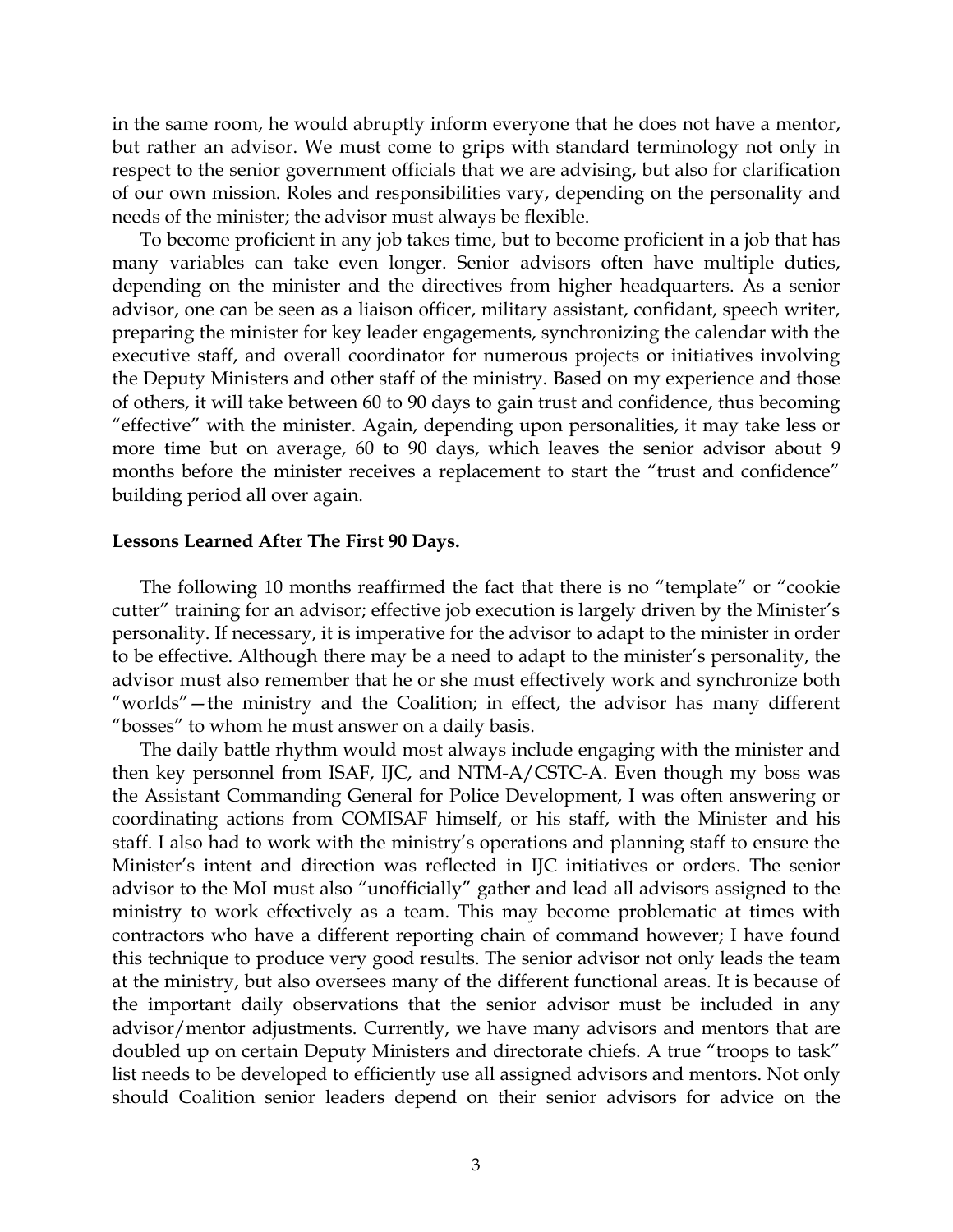number of subordinate advisors and mentors, the minister's priorities, and the outlook on certain initiatives, but they should also depend on their senior advisors for what we have termed "reverse atmospherics."

### **"Reverse Atmospherics."**

The purpose of reverse atmospherics is to emphasize the senior advisor's role in communicating to the rest of the force the importance of knowing how to treat and engage with our Afghan Senior Leaders. It has been my experience that there appears to be a tendency to take the Afghan Senior Leaders for granted, for example, by not affording them the same kind of courtesies that we extend to our own senior officials. This is apparent in the manner in which we schedule meetings, trips, and the way some of our Coalition staff, who do not often interact with the Afghans, let their attitudes interfere with the level of honor and respect afforded to the Afghan leaders. Scheduling trips and only offering them "a seat or two if we can squeeze them in," while providing numerous "strap hanger" seats for the Coalition, sends a very negative message. This is where the senior advisor can provide a reverse atmospheric back to the Coalition leadership to help them realize the potential damage that certain polices or behaviors may cause. Many times, these actions are unintentional, but they create ill will nonetheless. Another example is when our senior leaders arrive for a key leader engagement and their staff has not provided the Minister with a read-ahead packet or an agenda to enable him to adequately prepare; would we do the same with our Secretary of Defense? Another example is when we use PowerPoint for briefing plans and concepts. The Afghans are not comfortable with PowerPoint briefings, they prefer to execute actions based on written plans (like our Operations Orders or Plans). Yet, even after being made aware of this cultural difference, our senior leadership would continue to use slides, many times to little or no effect. I believe that our senior leaders can more effectively use their senior advisors by requesting and listening to these types of reverse atmospherics. I have also found through my experiences that Afghans can detect, and likewise have respect, for what I call "real people." They are extremely capable of determining if Coalition a member is sincere or not, and if they are truly championing a program that they intend to see through to success. Consequently, I found being open, honest, sincere, and, most of all, being yourself, will cause the Afghans to respect you and to embrace you as "family."

#### **Post Senior Advisor Contributions.**

It is a shame that many senior advisors will go on to new duty assignments that will have nothing to do with the experiences that were learned during their 12+ months of senior advisor duty. The U.S. DoD needs to consider "utilizing" the knowledge and experience gained by these former senior advisors by creating a program where their knowledge of the minister, ministry, and how it functions with Coalition partners will be imparted to future senior advisors. For example, post-utilization tours should be